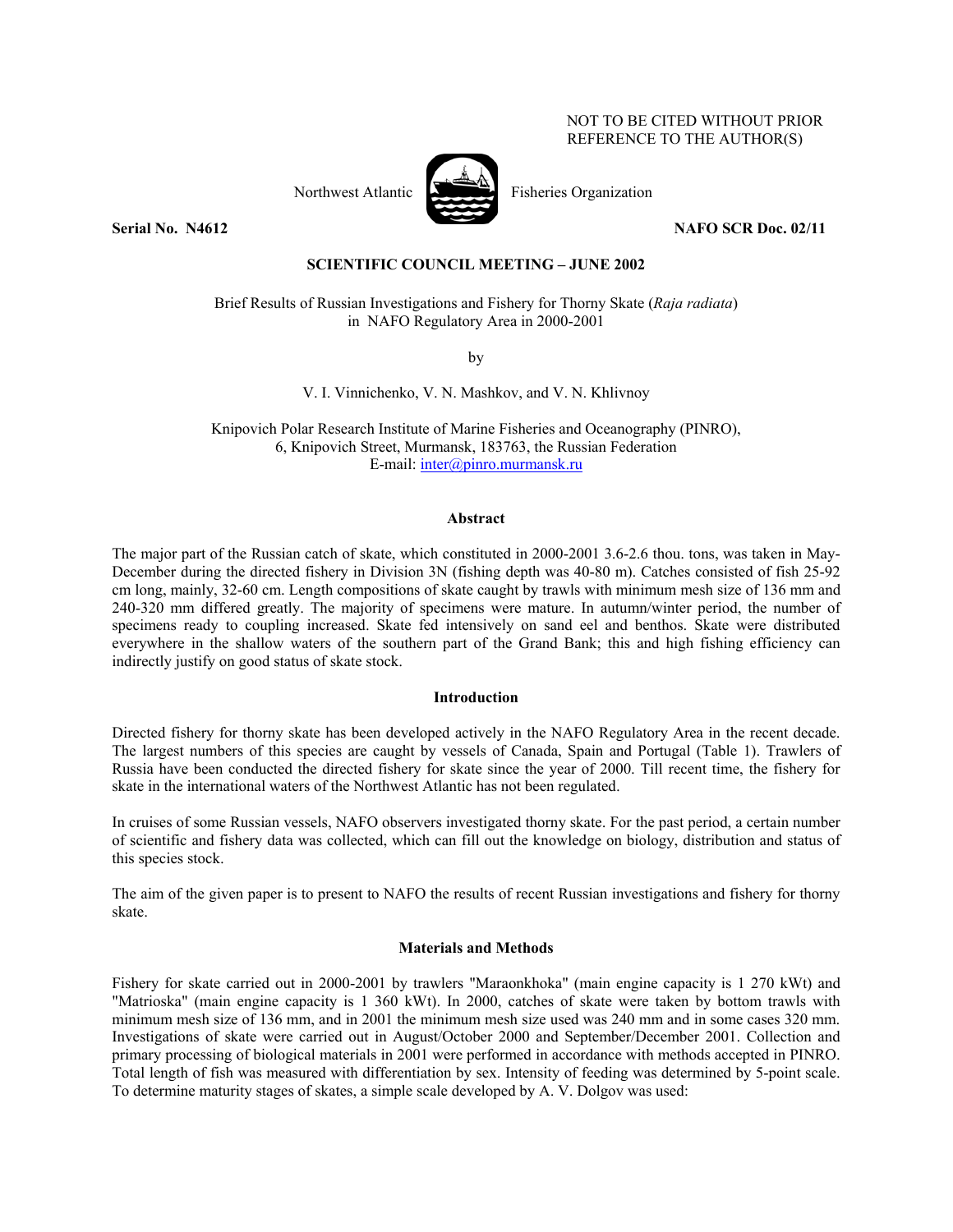Males:  $2 -$  fish with length to 30 cm, the volume of testicles is small;

- 3 fish with length more than 30 cm, testicles are larger;
- 4 testicles are faveolate, pterigopodia are large, but their ends are not open;
- 5 the same but pterigopodia ends are open.
- Females: 2 ovaries are small;
	- 3 ovaries are larger and faveolate;
	- 4 there are many yolk disks in ovaries with diameter 2-3 cm;
	- 5 ovum capsules in hard black cover are in ovaries.

In the year of 2000, length of skate was measured without differentiation by sex, and maturity and feeding were not analyzed.

Data on collected material are in Table 2.

## **Fisheries and distribution**

The largest Russian catch of skate was taken in 2000, it constituted about 3.6 thou. tons. In 2001 the catch decreased (Table 1), that was caused by the diminishing of fishing effort and periods of fishery for skate because of dislocation of vessels to other fishing grounds.

The main catch of skate was taken during the directed fishery in the southern part of the Grand Bank (42°54'- 45°40'N, 48°10'-51°30'W), predominantly, in Div. 3N and, at a less extent, in Div. 3O (Fig. 1 and 2). Besides, some number of this species was taken during the fishery for redfish and Greenland halibut in Div. 3LMO (Table 3).

Directed fishery for skate was carried out from May to December, however, maximum catch and the best working efficiency were registered in September/December (Table 4), that agrees well with results of Spanish vessels fishery in former years (del Rio and Junquera, 2000). It should be mentioned that in 2000, Russian trawlers obtained good catches of skates in June either (Table 4). There are data showing that fishery for skate is also possible in spring (Junquera and Paz, 1998).

During the skate fishing season, dislocation of fleet on the fishing ground changed insufficiently, and there was a tendency of vessels to shift eastwards from summer to winter (Fig. 1 and 2).

Directed fishery was carried out in a relatively narrow range of depths from 40 to 80 m, predominantly, 48-60 m. Trawling speed was within 3.0–3.2 knots.

The main limiting factor during fishery for skate is a large, sometimes exceeding allowable values (5%), by-catch of the other bottom fish species (Table 5), mainly, long rough dab (*Hippoglossoides platessoides limandoides*) and yellowtail flounder (*Limanda ferruginea*). The negative influence of this factor was especially seen in 2000 when Russian vessels used trawls with minimum mesh size of 136 mm. Trawlers wasted a lot of time to find areas free from concentrations of flounders that, finally, influenced negatively the efficiency of their work (Table 3).

In 2001, vessels began to use trawls with minimum mesh size of 240 and 320 mm that made possible to fish mixed concentrations of skate and flounders without exceeding of allowable by-catch. Besides, various tactics were used. In particular, lifting of trawls was done at low speed that favoured the relatively small flounders to escape through the mesh and from the trawl. All the mentioned measures positively influenced the operation of trawlers (Table 3).

## **Biological characteristics**

In August/October 2000, length of skate in catches varied from 20 to 72 cm and constituted predominantly 32-55 cm (Fig. 3). It was observed that mean length increased from August (41.4 cm) to October (45.8 cm).

In October/December 2001, specimens 25-92 cm long, mainly 48-60 cm were caught (Fig. 4). Length of males was lager by 3-4 cm, on the average, than that of females. Sufficient differences in length composition of skate from catches taken in 2000 and 2001 are evidently explained by different selectivity of trawls with minimum mesh size of 136 and 240-320 mm, correspondingly. Probably by the same reasons, skate caught by Russian vessels in 2001 had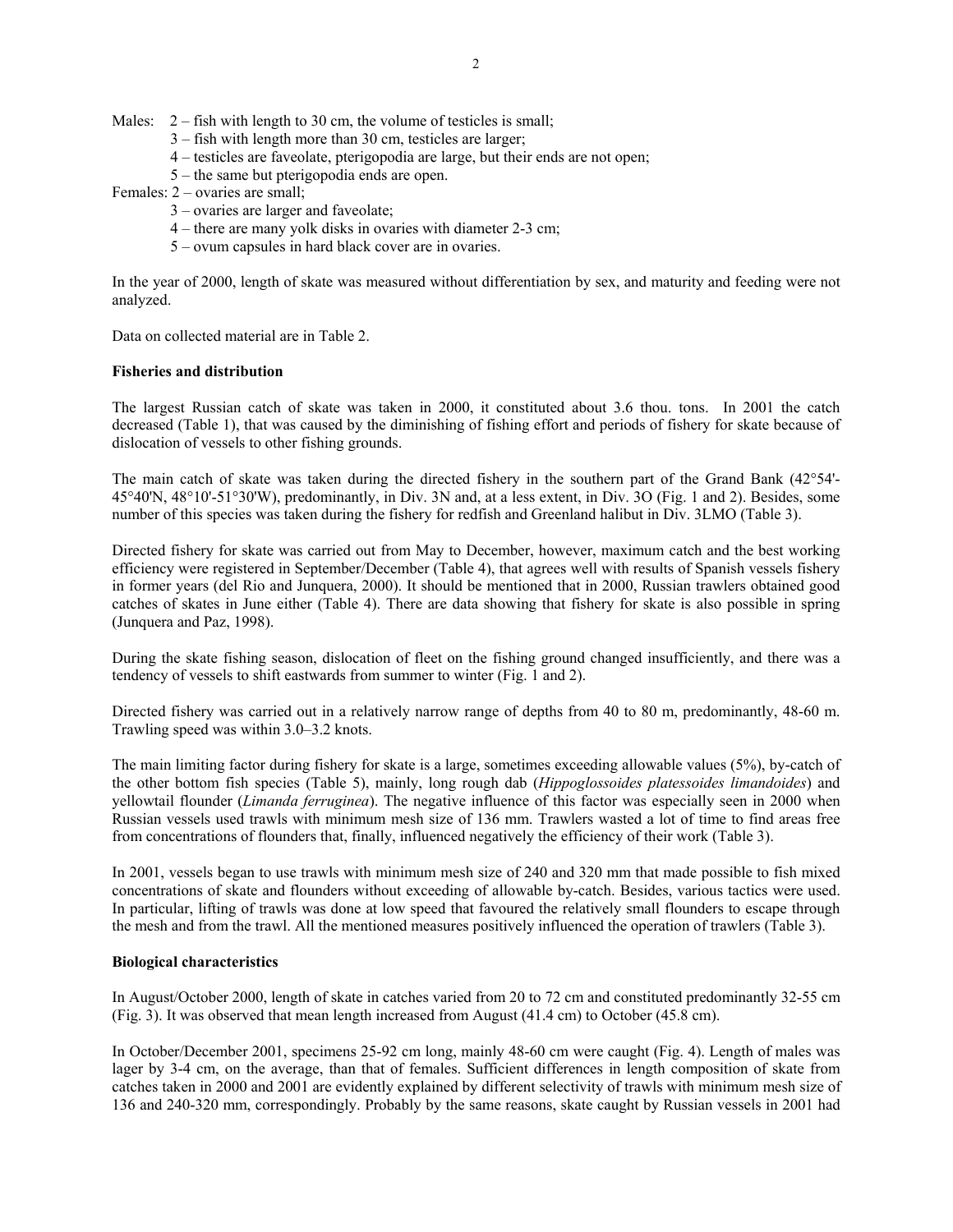larger length compared to fish from Spain catches of 1997 when their length was mainly 38-55 cm (Junguera and Paz, 1998).

Sex ratio of thorny skate in October and December was equal, whereas in November there was some predomination in number of males over females (1:0.6). Mature males predominated in catches, and a portion of immature specimens did not exceed 5%. The majority of females was not mature yet, however, with coming of winter the decrease of a portion of immature fish in catches was registered (from 79% in October to 66% in December). A number of males ready to couple was higher than that of females and grew gradually from 37% in October to 50.7% in December. Females with capsules appeared in catches only in November (4%), and in December their number increased to 14%.

Intensity of skate feeding was high that can justify on good food supply in autumn/winter period. Mean fullness of stomach constituted in October 1.4, in November – 2.2, and in December – 2.4. Food range was quite wide and counted 11 components (Table 6). The main object of feeding was sand eel, the importance of which in feeding did not change during October/December (the occurrence constituted on the average 92%). The other organisms (euphausids, polychaetes, crabs) occurred in stomachs in small number (from 2 to 12%).

### **Conclusion**

Results of work of the Russian vessels in 2000-2001 show that thorny skate were practically distributed everywhere in the shallow waters of the southern part of the Grand Bank that, together with relatively high efficiency of fishery, is indirect sign of good food supply of this species.

By the present moment, there is a possibility of the effective fishing for skate in autumn months. However, there are prerequisites to find commercial concentrations in the other seasons. A possibility of fishery for skate all the year round is not excluded.

Many aspects of biology, behavior and distribution, as well as status of thorny skate stock, are still weakly studied that stipulates the necessity to investigate this species actively considering the increasing importance of it.

#### **References**

- DEL RIO, J. L., and S. JUNGUERA. 2000. Seasonally and reproductive parameters of the thorny skate (*Raja radiata* Donovan, 1808) in NAFO Division 3N. *NAFO SCR Doc*., No. 18, 8 p.
- JUNGUERA, S., and X. PAZ. 1998. Non-traditional resources: skate fishery and survey results in Divisions 3NO. *NAFO SCR Doc*., No. 26, 6 p.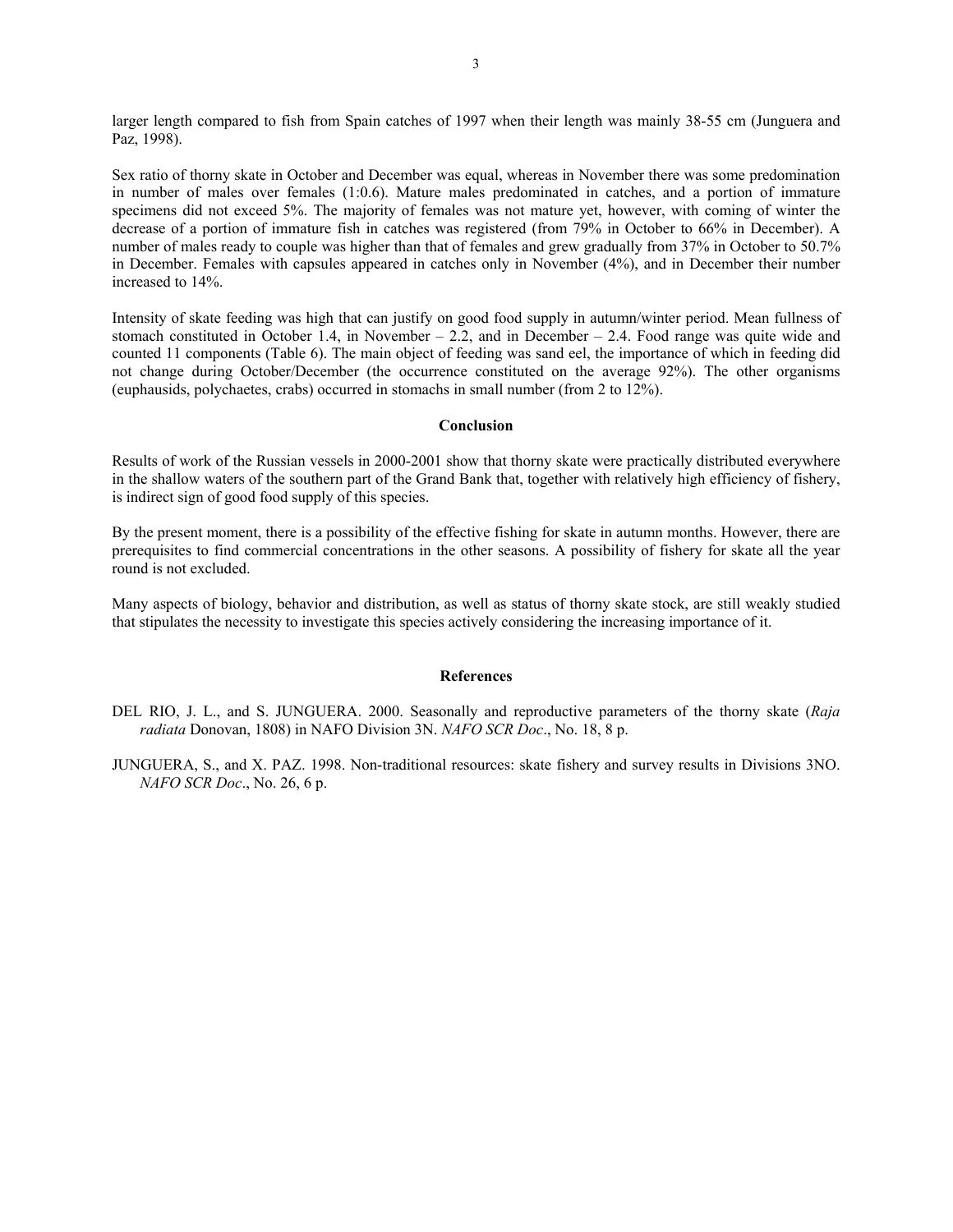| <b>State</b> | 1998 | 1999  | 2000  | 2001    |
|--------------|------|-------|-------|---------|
| Russia       | ∠    | 55    | 3567  | 2582    |
| Spain        | 7503 | 8727  | 13367 | No data |
| Portugal     | 993  | 1980  | 648   | No data |
| Canada       | 1013 | 1081  | 490   | No data |
| Other        |      |       | 240   | No data |
| Total        | 9514 | 11945 | 18312 | No data |

Table 1. Catch of skate on the Grand Bank by vessels of various states in 1998-2001 (STATLANT21A data).

Table 2. The collected biological material on thorny skate in cruises of Russian trawlers in 2000-2001.

| Year                                   | 2000                     | 2001 |  |
|----------------------------------------|--------------------------|------|--|
| <b>NO. OF HAULS</b>                    | 249                      | 125  |  |
| NO. OF FISH MEASURED                   | 14876                    | 4568 |  |
| FIELD ANALYSES OF MATURITY AND FEEDING | $\overline{\phantom{0}}$ | 810  |  |

Table 3. By-catch of thorny skate (t) at the fishery for redfishes and Grenland halibut (preliminary data)

| Year | Division |      |      |      |       |  |
|------|----------|------|------|------|-------|--|
|      | 3L       | 3M   | 3Ν   | 3U   | Total |  |
| 2000 | 14,9     | 6,9  | 26,2 | 56,3 | 101,9 |  |
| 2001 | 21,9     | v. I | 26,2 | 46,1 | 94,3  |  |

Table 4. Results of directed fishery of Russian vessels for thorny skate on the Grand Newfounland Bank (Div. 3NO) in 2000- 2001 (preliminary data).

| Year | Month                          | May  | June   | July  | August | September | October | November | December       |
|------|--------------------------------|------|--------|-------|--------|-----------|---------|----------|----------------|
|      | Total catch,                   | 47,6 | 1096,0 | 136,2 | 195,8  | 1114,0    | 1231.7  | 84,8     |                |
| 2000 | Catch per<br>vessel-days,      | 6,8  | 23,5   | 18,6  | 13,7   | 25,0      | 30,1    | 21,2     |                |
|      | Portion of<br>skate $(\% )$    | 90,8 | 88,6   | 90,1  | 87,7   | 88,7      | 88,3    | 86,9     | $\blacksquare$ |
|      | Total catch,                   | ٠    |        | -     | 224,5  | 698,2     | 251,0   | 949,0    | 193,0          |
| 2001 | Catch per<br>vessel-days,<br>t | ٠    |        | -     | 14,9   | 27,4      | 22,8    | 31,6     | 38,6           |
|      | Portion of<br>skate $(\% )$    |      |        | -     | 50,3   | 84,1      | 90,0    | 85,0     | 85,0           |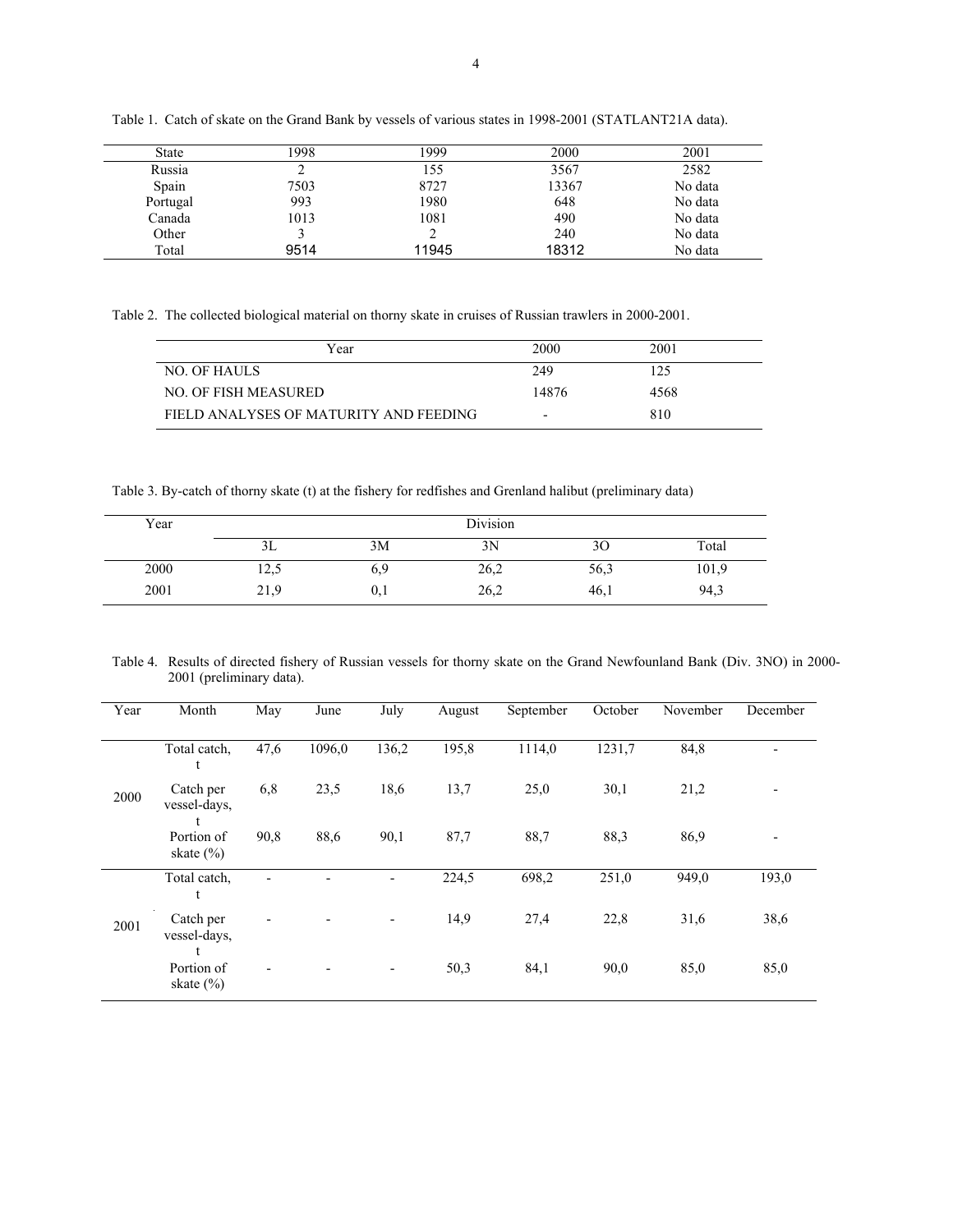Table 5. Species composition of catches (%) during directed fishery for thorny skate.

| <b>Species</b>                                                    | Year |      |  |
|-------------------------------------------------------------------|------|------|--|
|                                                                   | 2000 | 2001 |  |
| Thorny skate (Raja radiata)                                       | 88.5 | 87.4 |  |
| Cod (Gadus morhua morhua)                                         | 2.5  | 3.0  |  |
| Dep-see redfish (Sebastes mentella)                               | 0.1  | 0.0  |  |
| Longrough dab ( <i>Hippoglossoides platessoides limandoides</i> ) | 5.2  | 4.4  |  |
| Yellow-tail flounder (Limanda ferruginea)                         | 3.6  | 5.0  |  |
| Other                                                             | 0.1  | 0.2  |  |

Table 6. Feeding range of thorny skate in October-December, 2001.

| Feeding components   |         | Occurence, %   |                          |
|----------------------|---------|----------------|--------------------------|
|                      | October | November       | December                 |
| Sand eel             | 72,8    | 64,9           | 75,7                     |
| Euphausids           | 12,2    | 1,6            | 1,9                      |
| Polychates           | 1,4     | 7,2            | 2,8                      |
| Demersal crustaceans | 0,7     | 11,8           | 9,3                      |
| Shrimp               | 1,4     | $\blacksquare$ | $\overline{\phantom{a}}$ |
| Cumaceans            |         |                | 1,9                      |
| <b>Bivalves</b>      |         | 1,2            | $\overline{\phantom{a}}$ |
| Gastropods           |         | 0,6            | $\overline{\phantom{a}}$ |
| Young flounders      |         | 0,8            | 1,9                      |
| Spider-crab          |         | 1,0            | $\overline{\phantom{a}}$ |
| Hermit-crab          |         | 0,6            | $\overline{\phantom{a}}$ |
| Other benthos        |         | 0,4            | 0,9                      |
| Digested fish        | 4,1     | 5,7            | 5,6                      |
| Digested food        | 7,5     | 4,3            |                          |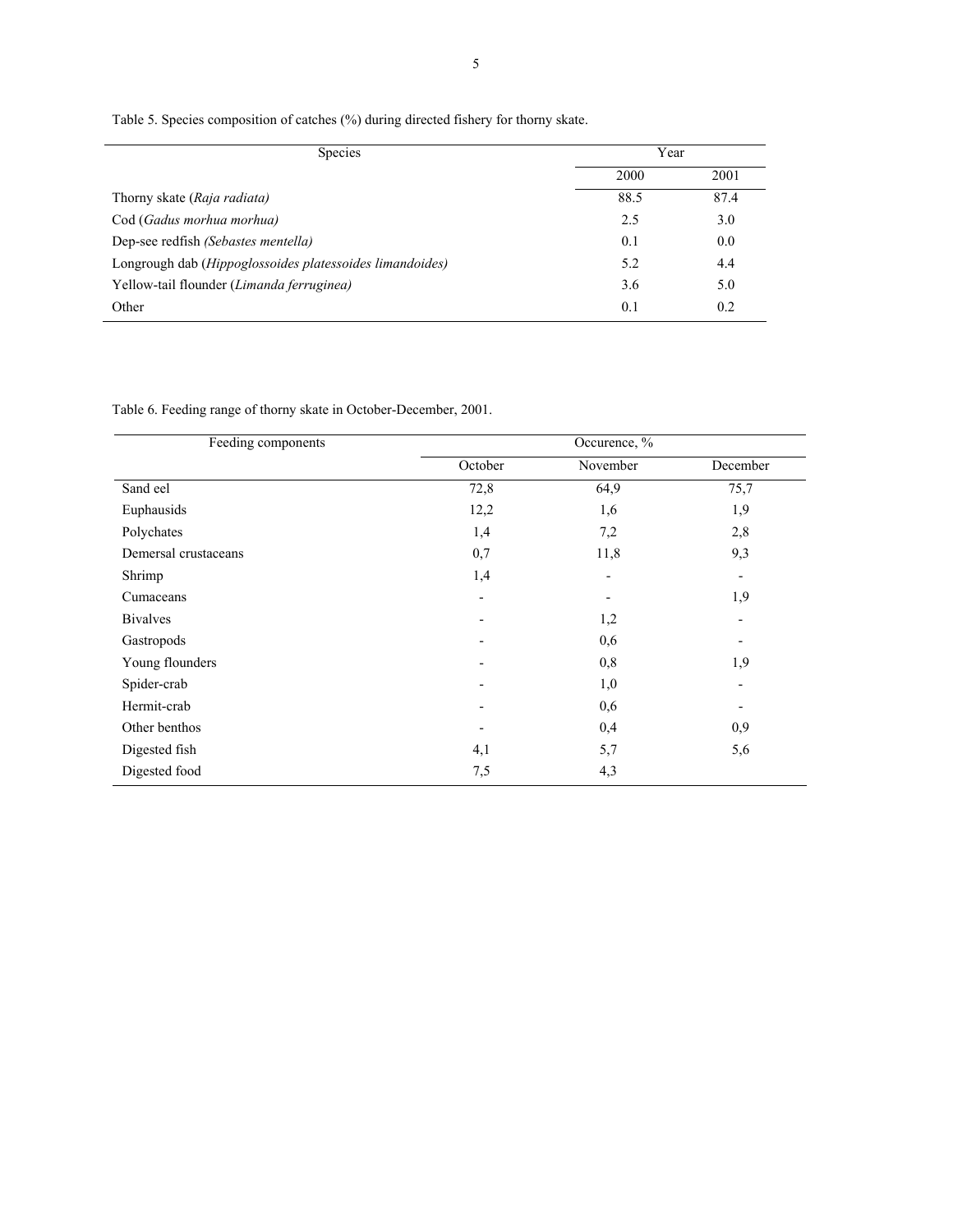

Fig. 1. Dislocation of the Russian fleet at fishery for thorny skate in 2000.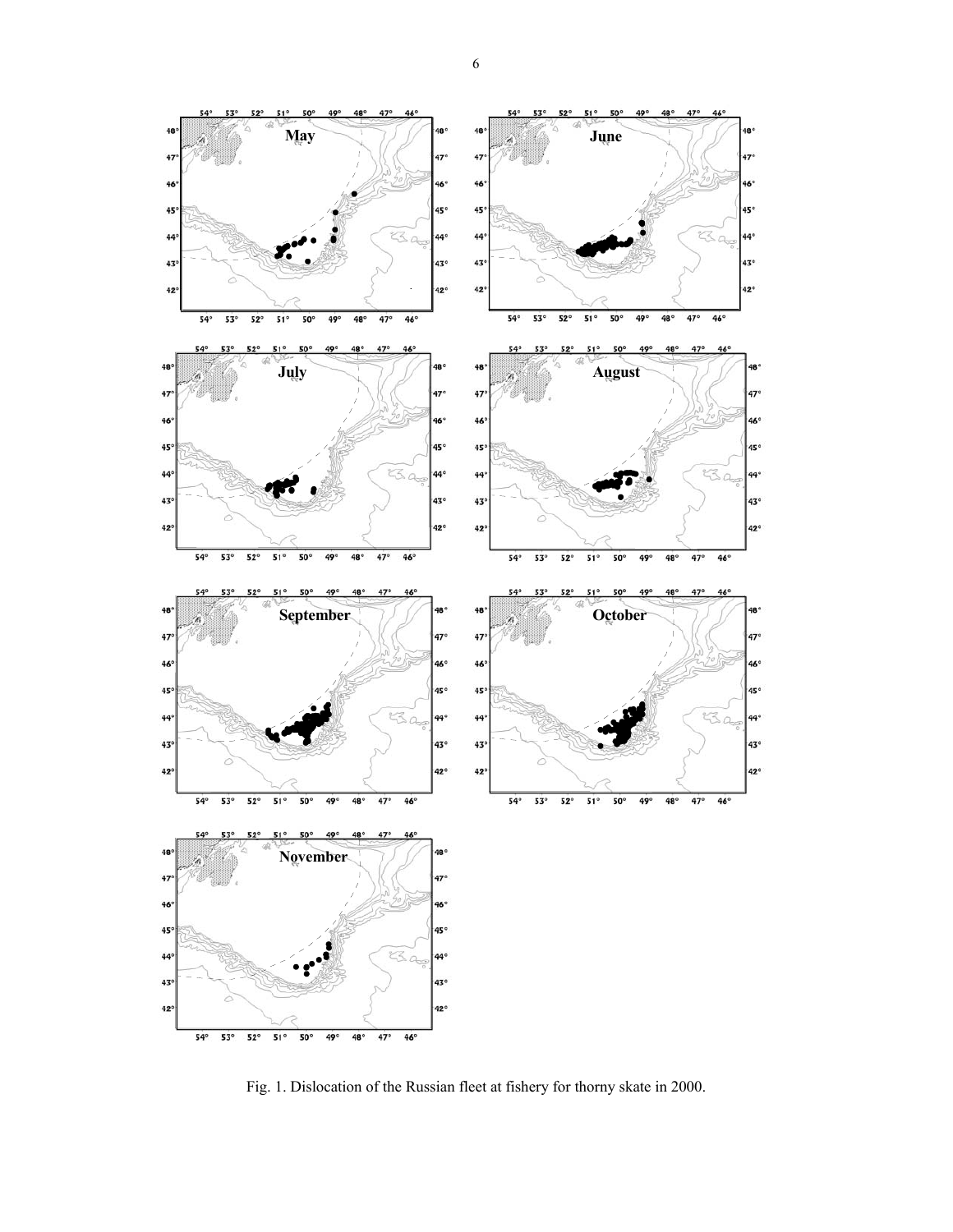

Fig. 2. Dislocation of the Russian fleet at fishery for thorny skate in 2001.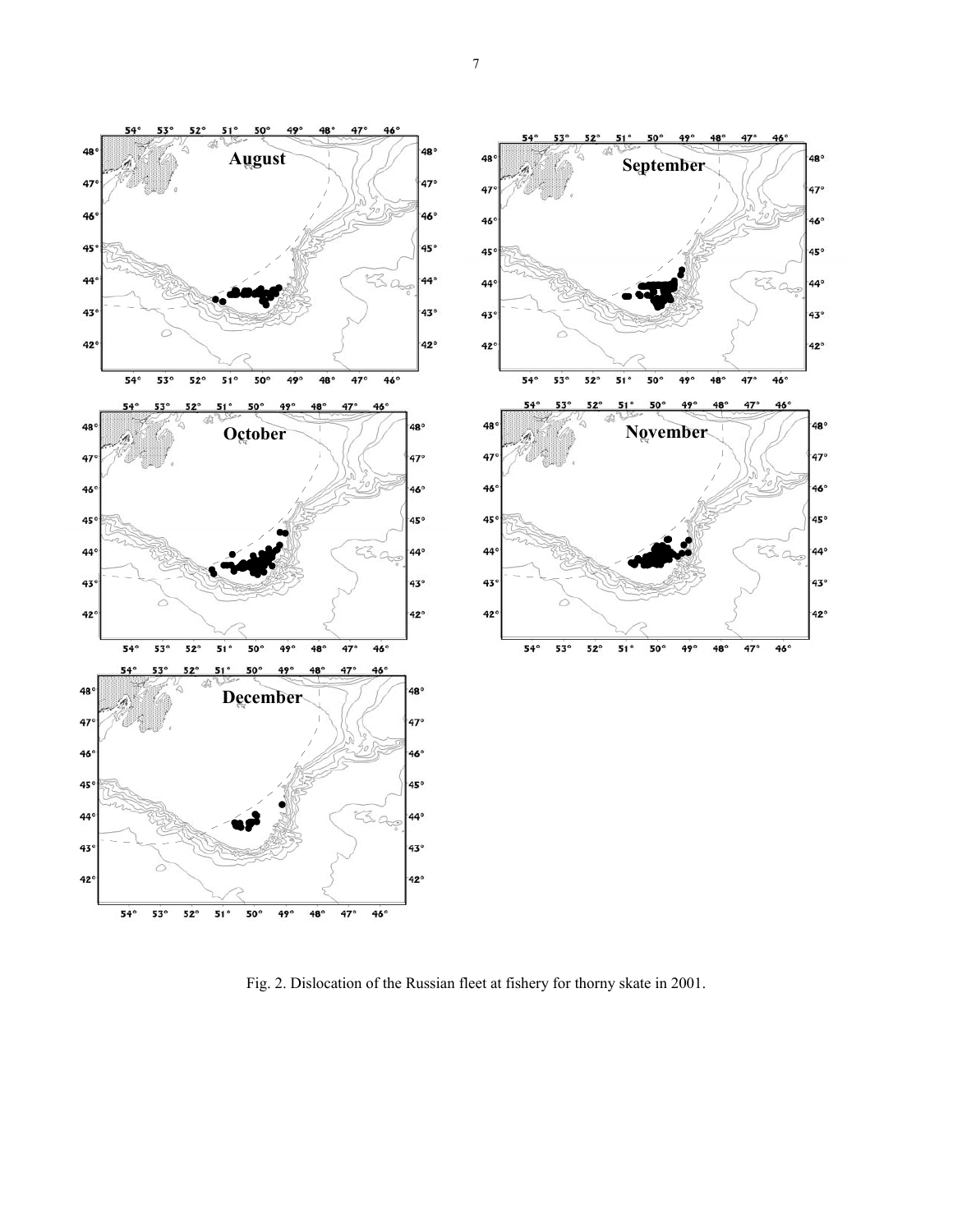

Fig. 3. Length composition of thorny skate on the Grand Newfoundland Bank (Div. 3N) in 2000.